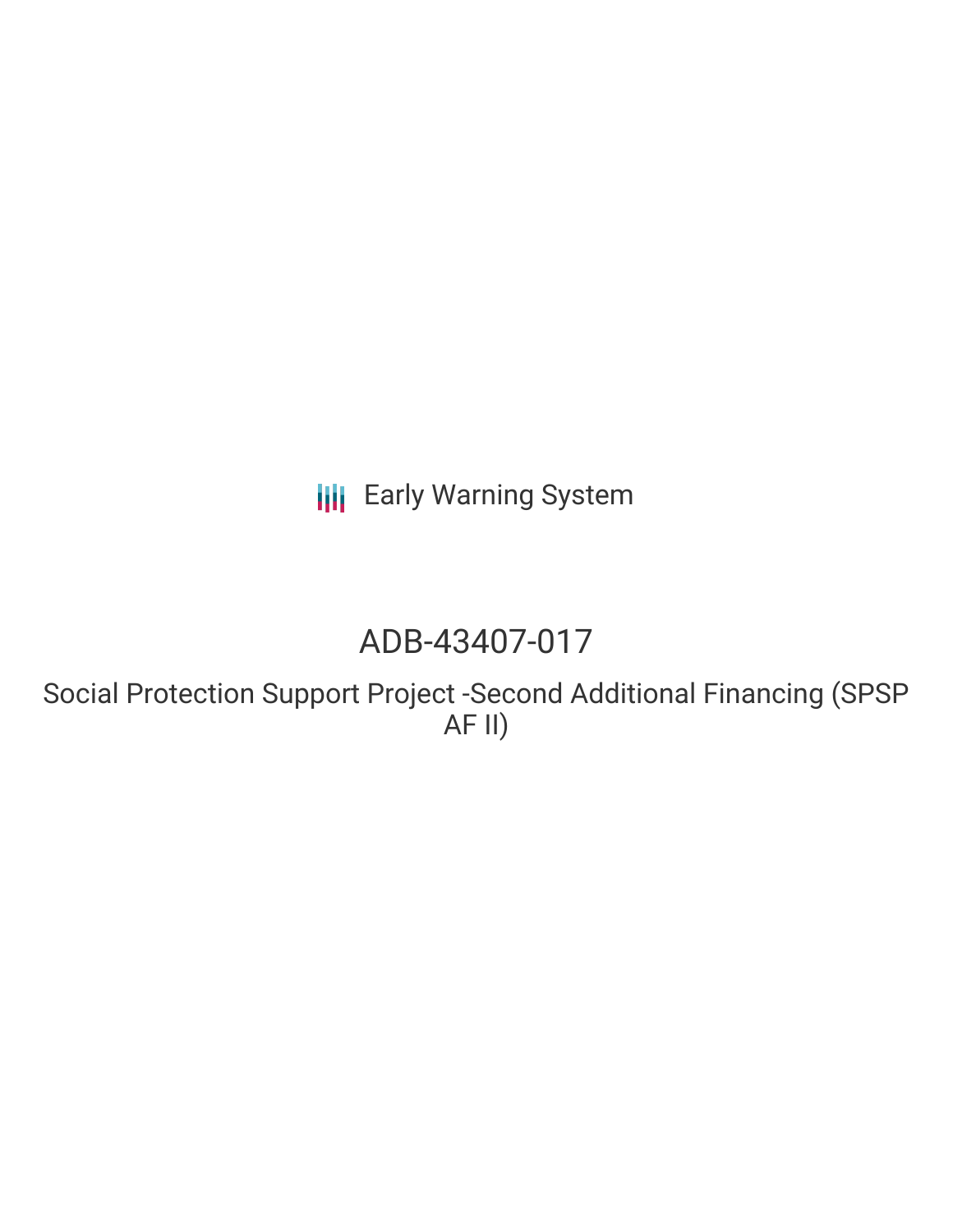

### **Quick Facts**

| <b>Countries</b>               | Philippines                   |
|--------------------------------|-------------------------------|
| <b>Financial Institutions</b>  | Asian Development Bank (ADB)  |
| <b>Status</b>                  | Approved                      |
| <b>Bank Risk Rating</b>        | B                             |
| <b>Voting Date</b>             | 2020-04-27                    |
| <b>Borrower</b>                | Government of the Philippines |
| <b>Sectors</b>                 | <b>Education and Health</b>   |
| <b>Investment Type(s)</b>      | Loan                          |
| <b>Investment Amount (USD)</b> | \$200.00 million              |
| <b>Loan Amount (USD)</b>       | \$200,00 million              |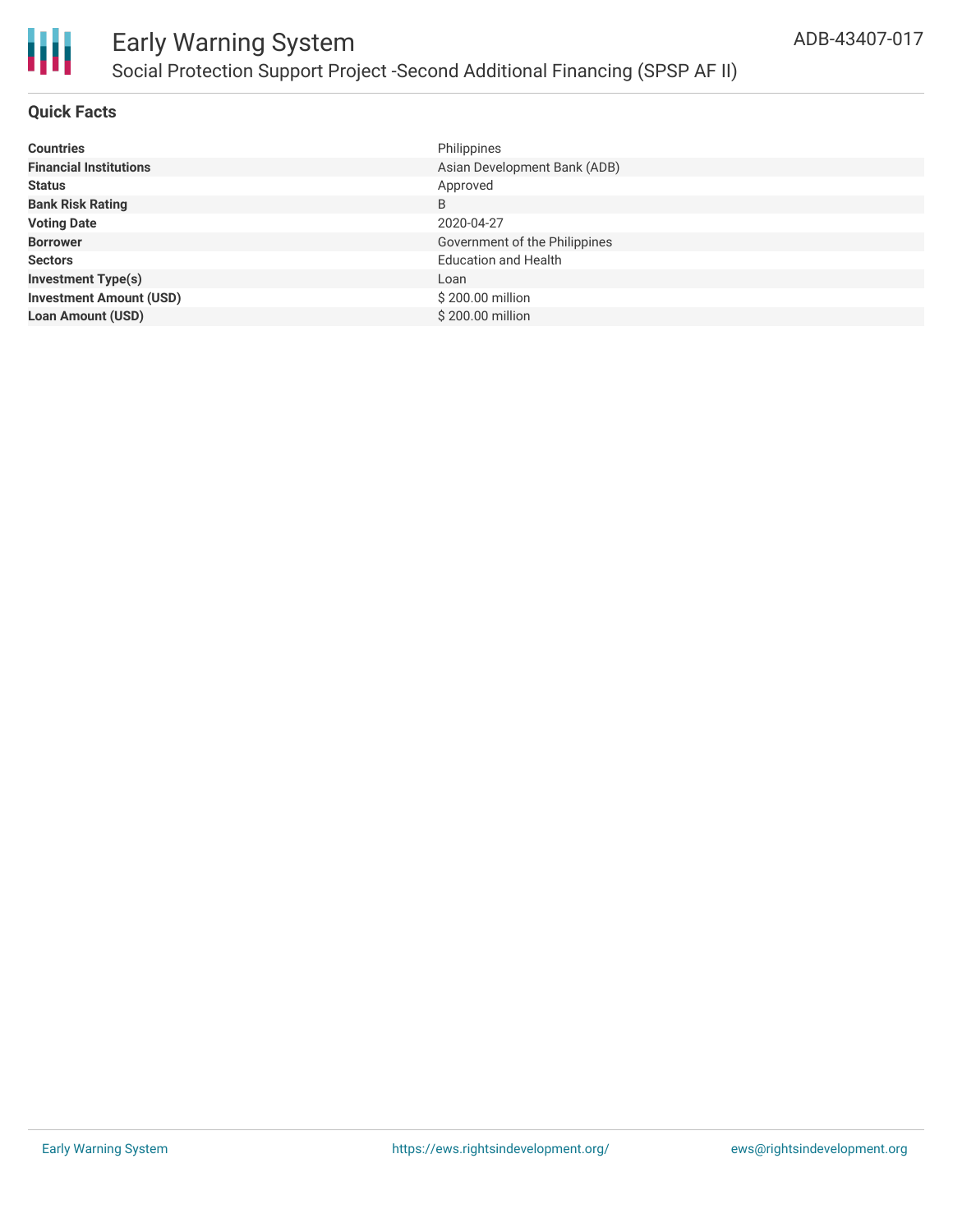

## **Project Description**

According to project documents, this ADB funding will "support the government's efforts to provide unconditional cash transfers to the poor and vulnerable households which have been adversely affected by the coronavirus disease 2019 (COVID-19) epidemic, and the associated lockdowns announced in several parts of the country beginning 17 March 2020."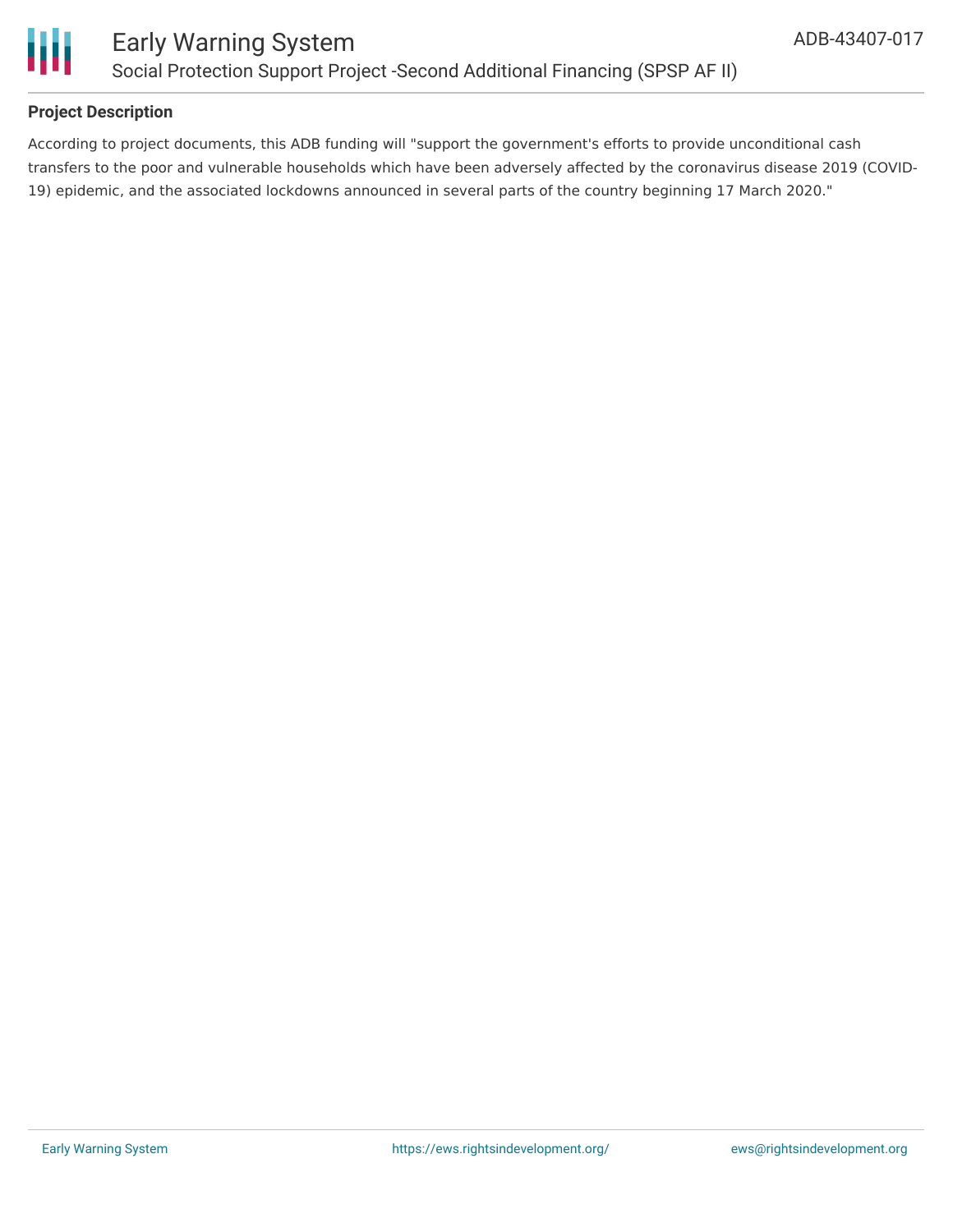

# Early Warning System Social Protection Support Project -Second Additional Financing (SPSP AF II)

### **Investment Description**

Asian Development Bank (ADB)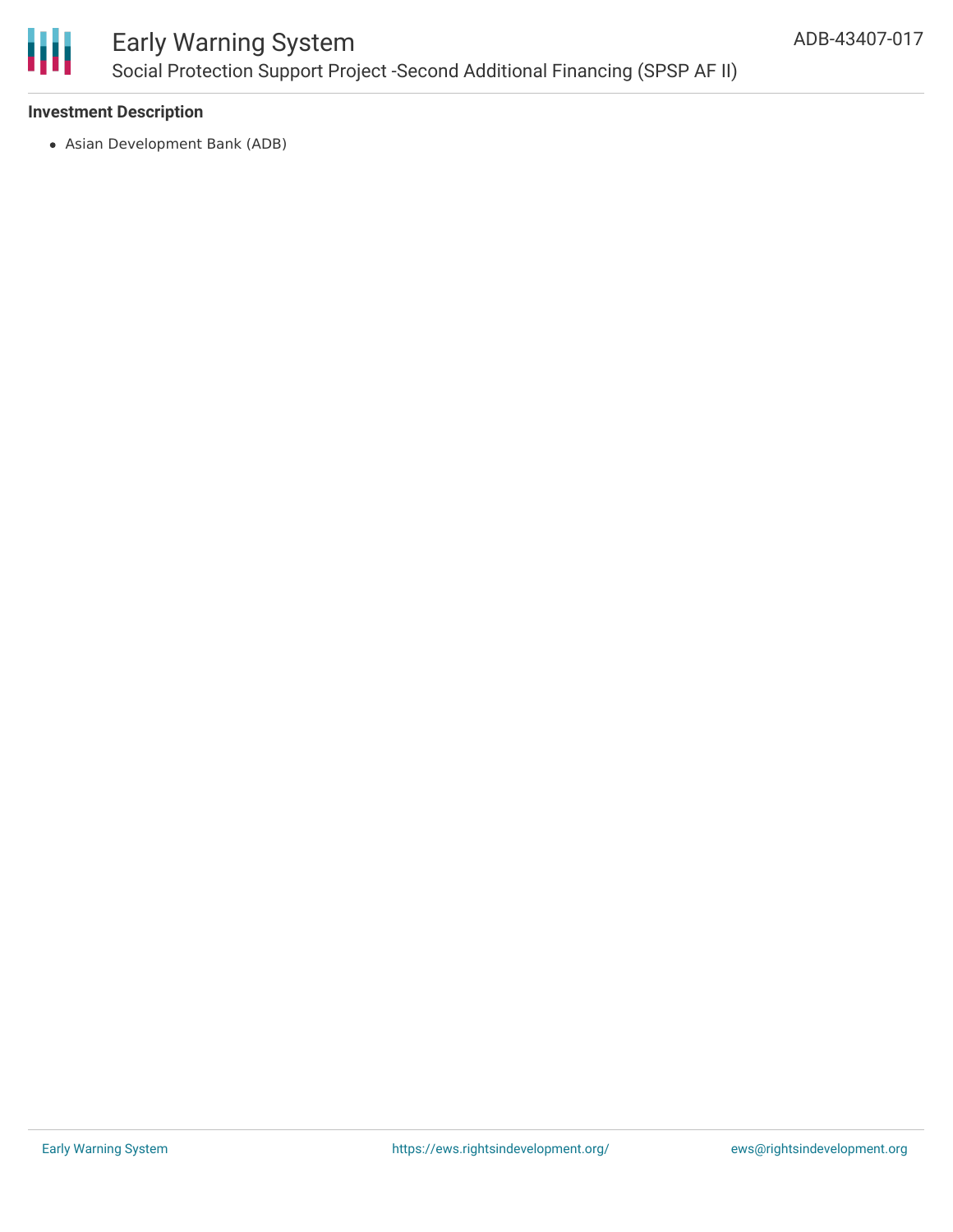

### **Contact Information**

### **ADB**

Chakravarti, Shamit / Southeast Asia Department / \*no contact details provided at the time of writing\*

#### **Executing Agencies**

Department of Social Welfare and Development

Batasan Pambansa Complex

Constitution Hills, Quezon City

Philippines

#### ACCOUNTABILITY MECHANISM OF ADB

The Accountability Mechanism is an independent complaint mechanism and fact-finding body for people who believe they are likely to be, or have been, adversely affected by an Asian Development Bank-financed project. If you submit a complaint to the Accountability Mechanism, they may investigate to assess whether the Asian Development Bank is following its own policies and procedures for preventing harm to people or the environment. You can learn more about the Accountability Mechanism and how to file a complaint at: http://www.adb.org/site/accountability-mechanism/main